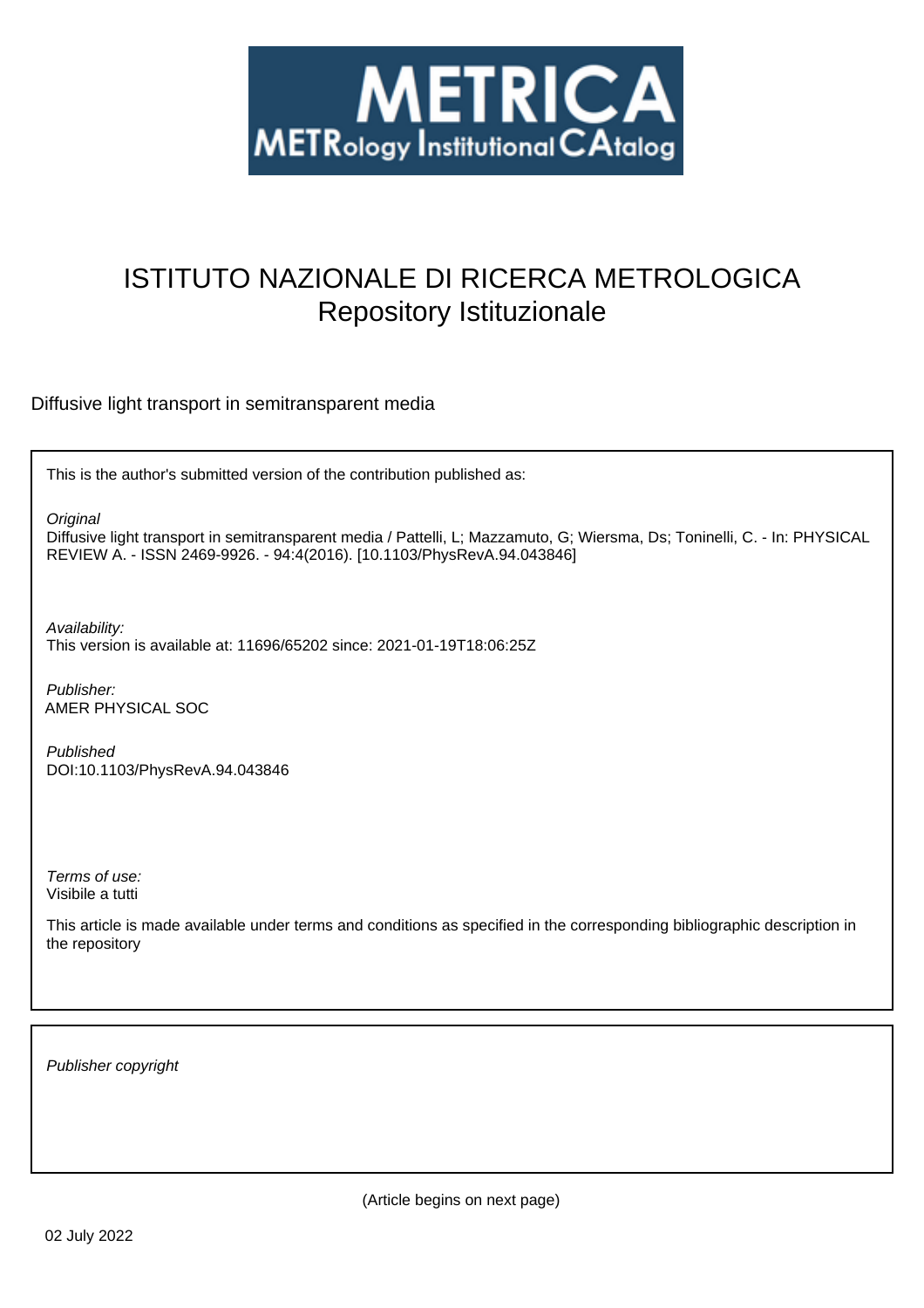# Diffusion of light in semitransparent media

Lorenzo Pattelli,<sup>1,\*</sup> Giacomo Mazzamuto,<sup>1,2</sup> Diederik S. Wiersma,<sup>1,3</sup> and Costanza Toninelli<sup>1,2,4</sup>

 $1$ European Laboratory for Non-linear Spectroscopy (LENS),

Universit`a di Firenze, 50019 Sesto Fiorentino (FI), Italy

<sup>2</sup>CNR-INO, Istituto Nazionale di Ottica, Via Carrara 1, 50019 Sesto Fiorentino (FI), Italy

 $3$ Department of Physics, Università di Firenze, 50019 Sesto Fiorentino (FI), Italy

<sup>4</sup>QSTAR, Largo Enrico Fermi 2, 50125 Firenze, Italy

(Dated: October 1, 2018)

Light diffusion is usually associated with thick, opaque media. Indeed, multiple scattering is necessary for the onset of the diffusive regime and such condition is generally not met in almost transparent media. Nonetheless, at long enough times, transport in an infinite thin slab is still determined by a multiple scattering process whose complete characterization is lacking. In this paper we show that, after a short transient, the mean square width of the transmitted intensity still exhibits a simple linear increase with time as predicted by diffusion theory, even at optical thickness as low as one. Interestingly, such linear growth is predicted not to depend neither on the slab thickness nor on its refractive index contrast, yet the accuracy of this simple approximation in the ballistic-to-diffusive regime hasn't been investigated so far. By means of Monte Carlo simulations, we find clear evidence that boundary conditions play an active role in redefining the very asymptotic value of the diffusion coefficient by directly modifying the statistical distributions underlying light transport in such media. In this respect, we demonstrate the need to distinguish between a set of intrinsic and effective transport parameters, whose relation and interplay with boundary conditions remains to be fully understood.

PACS numbers: 42.25.Dd, 87.64.Aa, 87.64.Cc, 42.62.Be

#### I. INTRODUCTION

The modeling of light transport in disordered media represents an intensive research field both for its fundamental interest and for its applications. In this ubiquitous class of media, because of the stochastic nature of multiple scattering and absorption, light transport can effectively be described as a random walk of energy packets [1, 2]. Whenever an unbounded or thick geometry can be assumed, the diffusion approximation (DA) provides an incredibly robust and useful simplification of such problem since it casts a complete set of analytic predictions on all transport observables, also in the slab geometry [3]. Their validity relies on the assumption of almost isotropic radiance, which is underlying in the diffusion approximation but progressively breaks down if the characteristic scattering length becomes comparable to absorption or the thickness of the slab. In the latter case a significant fraction of light is usually able to go through the sample without undergoing any scattering event and the slab becomes semitransparent. This configuration is particularly relevant in many applications, ranging from coatings to photovoltaic and biomedical, and typically requires a refined analysis to overcome the limitations of the diffusive approximation. In this case Monte Carlo (MC) simulations are typically considered as the gold standard method to solve the radiative transfer problem, in that they allow a direct implementation of the random walk model with accurate boundary and

geometric conditions [4]. With the continuous growth of computing power and parallelization capabilities, Monte Carlo simulations are gaining momentum as a convenient solver both for the forward and inverse light transport problem. Indeed, by resorting to MC simulations, novel insights are continuously unveiled on the peculiar physics that governs light transport in complex media such as heterogeneous or anisotropic materials [5, 6]. Conversely, we show that our comprehension of way simpler systems such a homogeneous, isotropic single slab is still incomplete.

To this purpose we investigate by means of Monte Carlo simulations what is usually referred to as the diffusiveto-ballistic transition in the thin slab geometry, with a particular focus on transverse transport. Indeed the thin slab geometry is typically associated with a ballistic transport regime and consequently to the inapplicability of diffusion theory. Instead, the former does not necessarily imply the latter, which becomes clear when addressing in-plane transport where a deeply multiple scattering regime can indeed occur [7]. In an infinitely extended slab, transverse propagation is unbounded and will eventually become diffusive at sufficiently long times. Nonetheless, even if asymptotic, we will show that this diffusive regime is not the one predicted by diffusion theory based on the intrinsic transport properties of the investigated medium. In this respect our findings notably show that, for example, even a minute tuning in the refractive index contrast allows to sensibly modify the long time behavior of semitransparent slabs, which might therefore be still functionalized in terms of scattering properties in spite of their low optical thickness.

The paper is organized as follows: in Section II it is shown that a typical transverse diffusion signature such

<sup>∗</sup> [pattelli@lens.unifi.it](mailto:pattelli@lens.unifi.it)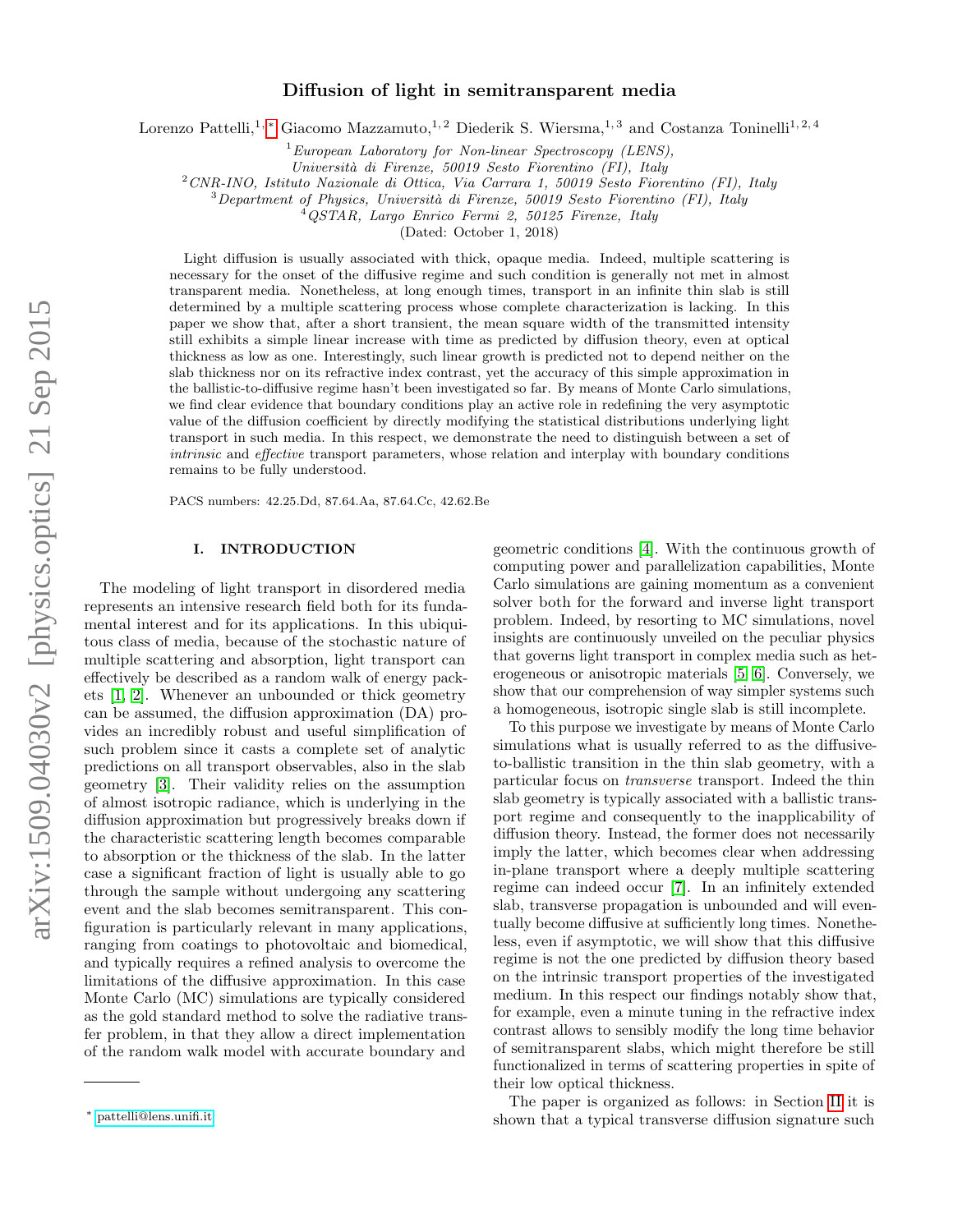as the linear growth of the mean square width (MSW) is still clearly visible after a short transient even at an optical thickness as low as 1. In Section III we find and characterize deviations of both the expected mean square width slope and transmittance decay lifetime from their expected values according to the diffusive approximation, discussing also experimental implications. In Section IV we describe the origin of the observed deviations in terms of a statistical analysis of simulated transport, unveiling the peculiar features of a diffusion process which remarkably differs from the one expected by standard diffusion theory.

## II. TRANSVERSE TRANSPORT IN A SLAB GEOMETRY

The slab geometry (see Fig. 1) is a very simple yet relevant model in a wide range of applications. As such, transport properties in this configuration have been extensively addressed in the literature and tested against diffusion theory, but mainly focusing on axial rather than lateral migration [8–14]. This is surprising since the theory fully describes transverse transport as well, providing the simplest relations linking experimental observables with the transport properties of the sample. According to the standard diffusion approximation, the instantaneous spatial profile emerging from a slab characterized by a diffusion coefficient  $D$  is always expected to be a Gaussian distribution  $I(\rho, t) \propto \exp(-\rho^2/w^2(t))$  with a mean square width growing as  $w^2(t) = 4Dt$ . Such width represents the variance, which is more generally defined for an arbitrary distribution  $I(\rho, t)$  as

$$
w^{2}(t) = \frac{\int \rho^{2} I(\rho, t) d\rho}{\int I(\rho, t) d\rho}.
$$
 (1)

The mean square width value is most remarkably independent of absorption (which cancels out exactly at any time [15]) and, according to the simple diffusive model, independent of both the slab thickness and its refractive index contrast with the surrounding environment. This stands in great contrast with any other expression available for the slab geometry in the diffusive approximation, where the correct assessment of absorption, thickness and extrapolated boundary conditions play a critical role in correctly retrieving the optical properties of the sample [16, 17], thus representing a largely appealing quantity to be experimentally investigated [18]. Notably, even at an optical thickness as low as 1, a perfectly linear mean square width growth is permanently recovered soon after a short superlinear transient, as Figure 1 illustrates for an index matched sample with unitary refractive index. As shown in the following, a qualitatively similar behavior is actually common to a broad range of optical parameters, which further makes the mean square width a valuable experimental observable also at low optical thicknesses.

### III. MEAN SQUARE WIDTH EXPANSION

The validity range of the simple  $w^2(t) = 4Dt$  prediction has never been tested, to our knowledge. A comprehensive Monte Carlo investigation, whose complete set of results are reported in a related work [19], revealed the presence of non-trivial discrepancies which challenge the established framework linking radiative transfer to diffusion theory. For a single slab geometry with fixed thickness  $L_0 = 1000 \,\text{\mu m}$  we extracted the transmittance mean square width growth rate from a large set of different simulations in the  $(n, g, 0T^{-1})$  parameter space, where  $n = n_{\text{in}}/n_{\text{out}}$  is the refractive index contrast, g is the scattering anisotropy factor and  $OT^{-1} = l_t/L_0$  — a dimensionless measure for the transport mean free path  $l_t$  — is the inverse of the optical thickness. For each simulation we estimate  $D$  by performing a linear fit on the mean square width  $w^2(t > 4\tau)$  as a function of time, where  $\tau$  is the simulated transmittance decay lifetime and  $4\tau$  is selected as a lower limit so to always exclude early-time energy packets transmitted before the onset of the diffusive regime (see Figures 2a and b). The obtained values for  $D$  are compared to the ones expected from the diffusion approximation assuming  $D_{\text{DA}} = v l_t/3$ . Figure 2a shows a subset of simulated mean square width slopes obtained from samples with  $l_t = L$ .

As can be seen, high deviations are obviously to be found at such a low optical thickness, especially in the proximity of  $n = 1$ , which is unexpected since this condition is sometimes quoted as a safer configuration for the diffusion approximation [14]. It is also worth noting that the mean square width slope of simulated data is always, over the whole set of parameters [19], equal to or greater than the value expected by standard diffusion with the ratio approaching 1 for increasing optical thicknesses, thus recovering the diffusive prediction as expected. This general trend can be intuitively explained considering the d-dimensional modeling of diffusion as a random walk process, which, given any arbitrary step length distribution  $P(l)$  with finite moments  $\langle l \rangle$  and  $\langle l^2 \rangle$ , predicts a mean square  $d$ -dimensional displacement growing as  $2dDt$  with

$$
D = \frac{1}{2d}v\frac{\langle l^2 \rangle}{\langle l \rangle} = \frac{1}{d}v l_{\rm t}
$$
 (2)

where the last equality holds for an exponential step length distribution with average step length  $l_t$  [5]. Indeed, as the optical thickness of the simulated slab decreases, transport occurs in an increasingly planar geometry. Hence, as suggested by eq. (2), the effective diffusion coefficient D as inferred from the mean square width slope might be up to 3/2 times higher than its bulk nominal value. The perceived environment dimensionality is also clearly affected by the refractive index contrast. Near  $n = 1$ , where deviations are more relevant, any late-time surviving energy packet will have performed an almost planar trajectory, more similar to a purely 2-dimensional walk. On the contrary, with increased reflections at boundaries,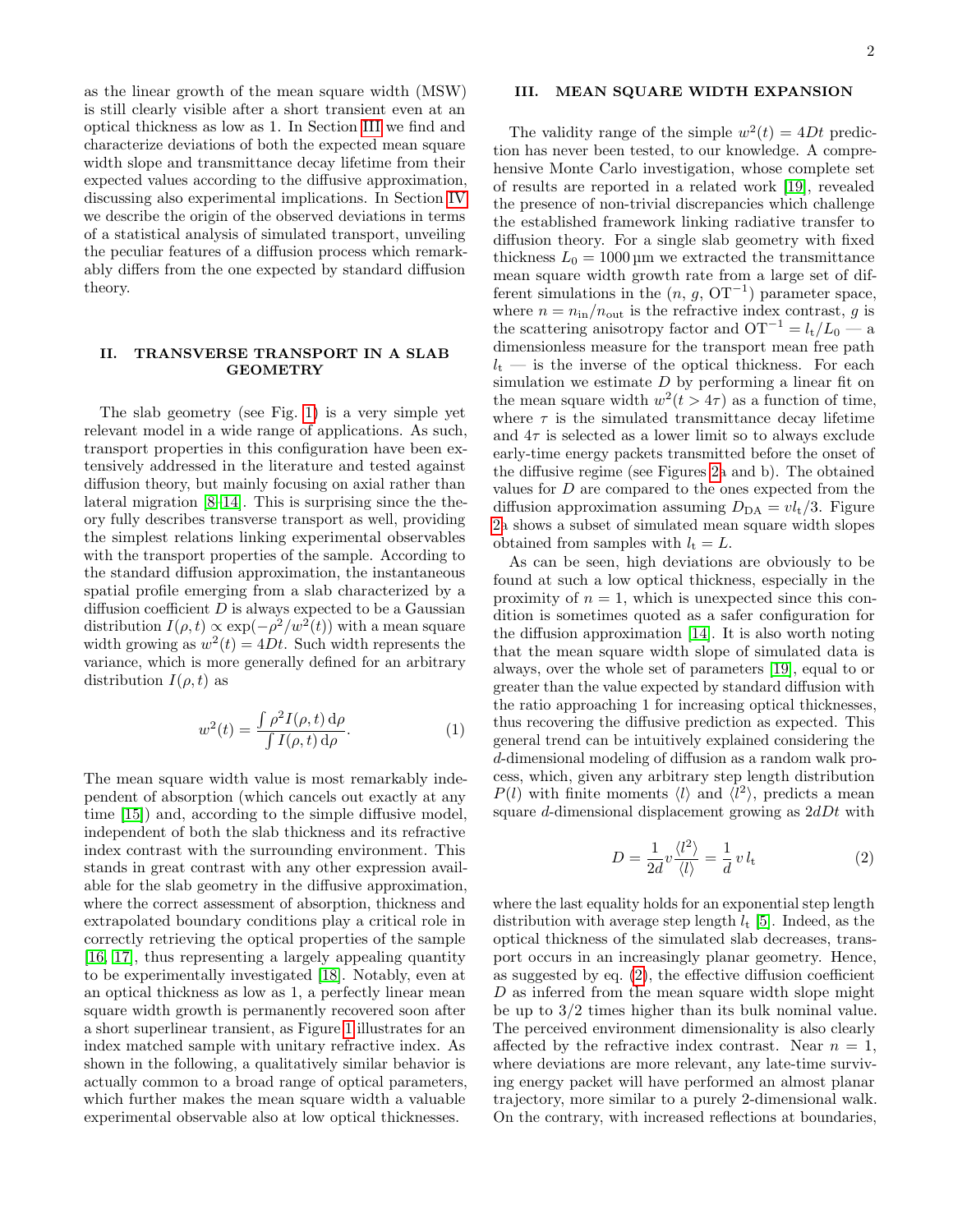

Figure 1. Sketch of the investigated configuration. An infinite slab is illuminated by a pencil beam  $\delta(t)$  pulse. Transmitted light is collected at different times and positions. A few (longer) trajectories and normalized transmitted intensities are presented for illustrative purposes in the case of an optically thin, index matched slab with thickness and scattering mean free path equal to 1 mm (i.e. optical thickness = 1), shown to scale. The scattering anisotropy q is set to 0. An approximately Gaussian profile is transmitted at each time slice, whose mean square width and integrated intensity respectively grows linearly and falls exponentially.

trajectories are allowed to fold back into the sample thus perceiving a more 3-dimensional environment.

A closer look on the data reveals an unexpected feature occurring in the close proximity of  $n = 1$ . A set of gcross-cuts in the plane  $l_t/L_0 = 1$  (Figure 2a) reveals a sharp modulation of the mean square width slope across unitary index contrast. In particular, contrarily to what one would expect from the above discussion, the mean square width expansion exhibits a local minimum at  $n = 1$ rather than a maximum. In its close proximity, diffusion is asymmetrically enhanced reaching an absolute maximum around  $n = 1.016$  for  $q = 0$ . These features arise from a subtle interplay between the optical properties of the sample, as we will discuss in the following section.

Before any further discussion on the mean square width expansion, it is anyway worth noting that a qualitatively similar behavior is mirrored in the lifetime relative deviations from the diffusive prediction, and as such this effect is not strictly limited to transverse transport. This is of particular interest since lifetime measurements have long been experimentally accessible and exploited to estimate the diffusion coefficient via the relation (in case of a non-absorbing medium)

$$
\tau_{\text{DA}} = \frac{L_{\text{eff}}^2}{\pi^2 D_{\text{DA}}},\tag{3}
$$

where  $L_{\text{eff}} = L + 2z_e$  is the effective thickness of the medium and  $z<sub>e</sub>$  represents the extrapolated boundary conditions for a given refractive index contrast. The similarity in the dependence on  $n$  is particularly evident when plotting the same cross-cuts as for the mean square width slope relative deviations (Figure 3a). Two main features are worth commenting. Firstly, it is evident that the lifetime ratio can deviate more significantly from the diffusion approximation than the mean square width slope. Substantial deviations from the lifetime prediction are indeed known to persist also at higher optical thicknesses, especially for  $n > 1$  despite the correct extrapolated boundary conditions being applied [12, 20]. As shown by our complete set of simulations [19], the mean square width prediction error at  $OT = 10$  does not exceed  $\approx 2\%$  for each refractive index contrast and scattering anisotropy probed, while the same deviations for the lifetime can exceed 20% for  $n > 1$ . The second relevant difference regards the fact that the  $\tau/\tau_{DA}$  ratio can evidently take values both above and below 1, depending subtly on the scattering anisotropy and the refractive index contrast of the sample. This observation might provide a clearer picture on why a diffusion-based retrieval of the diffusion coefficient from a lifetime measurement is sometimes regarded as a poor estimation, since it can lead both to overor underestimated values (Figure 3a). This is further illustrated in Figure 3b for a couple of representative cases exhibiting opposite deviations that can persist even at higher optical thicknesses. To date indeed, experimental data and theoretical predictions are inconsistent. While the former bring generally evidences suggesting a decreasing diffusion coefficient with decreasing thickness [21, 22], the latter have so far mainly provided arguments in favor of the opposite behavior [12, 20, 23, 24]. In this respect it is worth noting that our simulations suggest that there is a region in the parameter space where the  $\tau/\tau_{DA}$  ratio could exceed 1, which can lead to the observed decreasing diffusion coefficient with decreasing thickness. The analysis on the decay lifetimes confirms the importance of an accurate and precise modeling of the index contrast, which we think has been often overlooked, for example by considering a symmetric averaged contrast to model asymmetric experimental configurations [12, 20, 23].

It is worth noting that a better modeling of the  $\tau(l_t)$ dependence can be envisioned, given its inappropriateness at low optical thicknesses. In the standard diffusion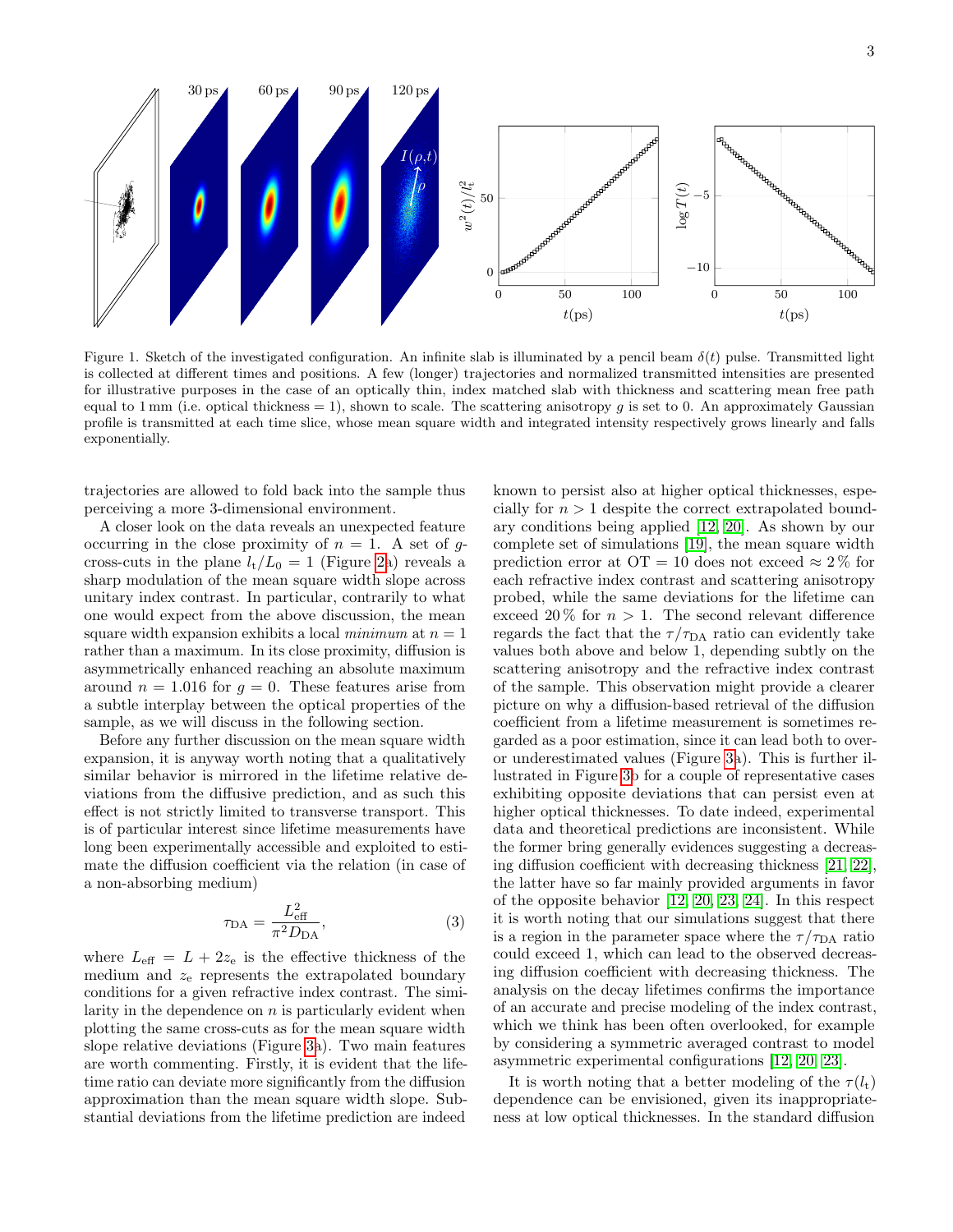

Figure 2. (a) Cross-cuts along different values of g of the simulated hyper-surface dataset [19], taken at  $l_t = L_0 = 1 \,\text{mm}$  $(OT = 1)$ . For each point, the MSW slope has been evaluated from a simulation of  $10^{10}$  energy packets. The introduction of a small amount of boundary reflection appears to enhance in-plane diffusion remarkably, which also affects  $g > 0$  and  $\text{OT} > 1$  samples [19]. A subset of parameters (black filled dots) where the effect is more dramatic is further investigated in the following, based on a much larger statistics. (b) MSW growth for the three different configurations highlighted in the upper panel. Linear fits are performed excluding  $t < 4\tau$ .

approximation, the lifetime equation can be written as

$$
\tau = \frac{(L + 2z_e)^2}{\pi^2 D} = p_0 + p_{+1}l_t + p_{-1}l_t^{-1}
$$
 (4)

where  $p_0 = 8AL/\pi^2 v$ ,  $p_{+1} = 16A^2/3\pi^2 v$ ,  $p_{-1} = 3L^2/\pi^2 v$ and  $A = A(n)$  is the correction factor accounting for internal reflections. By including also higher order terms as  $p_{+2}l_{\rm t}^2$  and  $p_{-2}l_{\rm t}^{-2}$  it is indeed possible to perfectly reproduce each simulated value (Fig. 3b, red curves) on a broad parameter space, while preserving important physical properties of the lifetime dependence such as its divergence with  $\mathrm{OT} \to \infty$ , which would not be guaranteed by a generic polynomial fit.



Figure 3. (a) Detailed view of the  $n$  dependence of the lifetime deviation at  $\overline{OT} = 1$ . Especially for lower q factors, the ratio can clearly go above 1 for specific contrasts. The dependence of  $\tau$  on OT for values highlighted as black filled circles is shown in panel (b), along with the DA prediction and a higher order fit.

### IV. DISCUSSION

In order to explain the origin of the features shown above for the mean square width dependence on  $n$ , we now focus on three significant sets of parameters (highlighted as black filled circles in Figure 2a) representing key points of the observed peak, i.e.  $n = 1, 1.016$  and 1.1, the last being the coordinate where diffusion recovers the value in  $n = 1$ . These three particular configurations were further investigated separately with the aim of collecting detailed statistics at long times, with  $10^{14}$ ,  $0.5 \times 10^{14}$  and  $10^{13}$  energy packets each. The unprecedented magnitude of these simulations and the subtlety of the effects investigated required the development of dedicated software with a particular focus on numerical stability, precision and reproducibility, as described elsewhere [19]. In particular, dealing with more than  $\approx 10^{10}$  exponentially distributed random variates generally requires the use of Pseudo Random Number Generators (PRNGs) with more than 32 random bits and sufficient floating point precision (i.e. long double) in order not to introduce statistically significant truncations in the drawn values, both of which are features not readily available in existing MC solutions.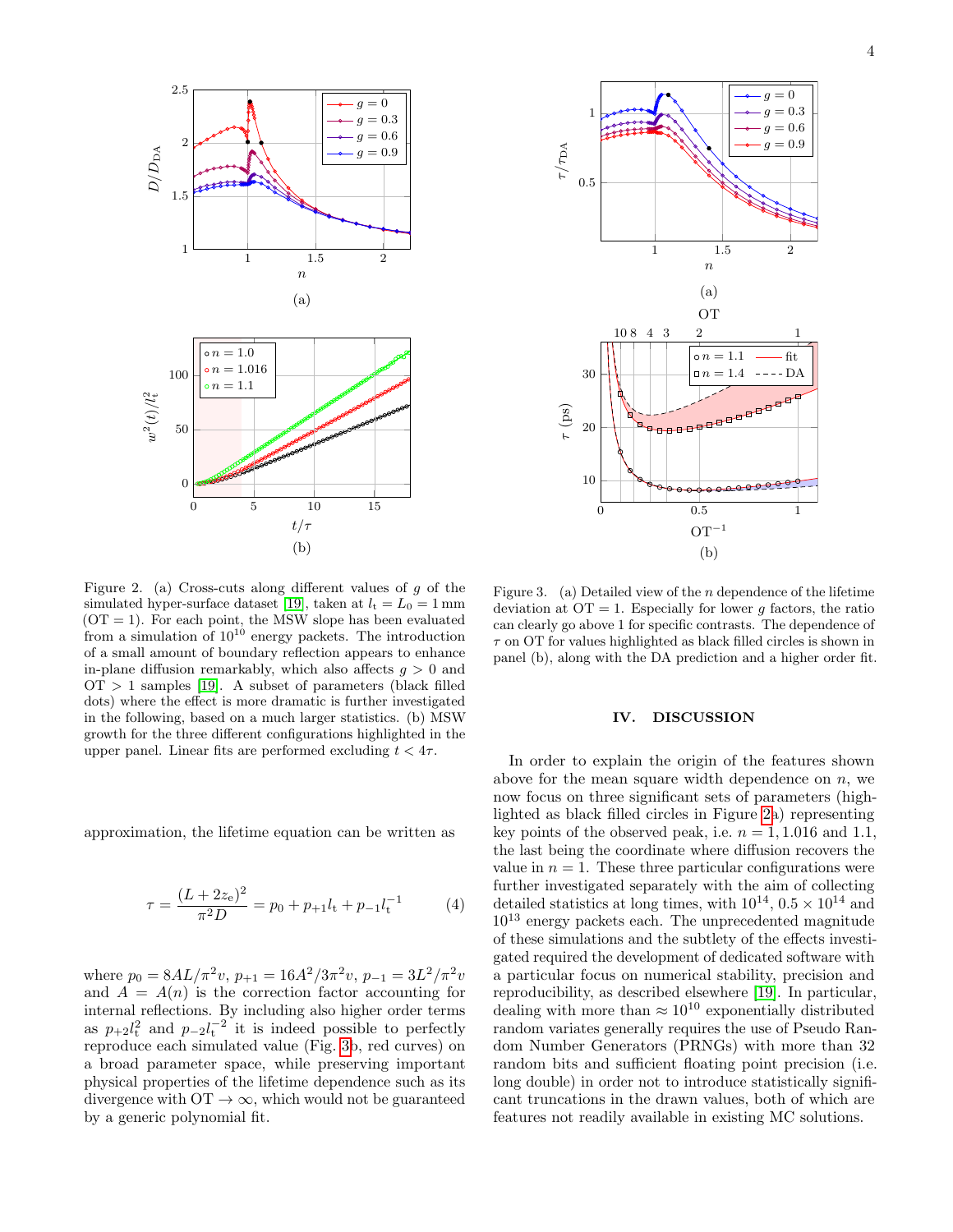As suggested by eq. (2), the most straightforward insight on the effective  $D$  is obtained by directly looking at the distribution of the step lengths performed during the random walk. In principle, each energy packet is simulated according to the same step length distribution  $P(l) = l_s^{-1} \exp(-l/l_s)$ , which is characterized by a decaying slope and an average value of  $l_s$ . On the contrary, we found that there exists a clear correlation, induced by this confined geometry, between a long permanence inside the sample and an unevenly sampled step length distribution. Figure 4 shows the histograms of the step lengths and scattering angles between two consecutive scattering events of energy packets transmitted at  $\tilde{t} = t/n_{\text{in}} = 90 \,\text{ps}$ (corresponding to a path length of  $\approx 27L_0$ ) compared to their nominal distributions (dashed blue lines).

The step length distributions exhibit enhanced tails in this confined geometry for all the three simulated refractive index contrasts. This is consistent with a diffusion coefficient higher than the one expected by the diffusion approximation, because heavier tails will generally be associated with a greater enhancement of the second rather than the first moment (cfr. eq.  $(2)$ ). The peculiar late transport regime arising in this confined geometry causes the nominal step length distribution provided by the PRNG to be sampled unevenly: despite the fact that a long step in a very thin sample will generally cause the packet to exit the slab, those few that happen to remain inside will be able to reach long surviving times without undergoing many scattering events. Notably, in the case of refractive index contrasts very close to 1, the distribution of the step lengths features a selective enhancement of the longer values, which is slightly more marked for  $n = 1.016$ . This might be due to the fact that, for such a small refractive index contrast, total internal reflection is already significant  $(\theta_c = 79.8^{\circ})$ . Consider as an example the case of an energy packet taking a very long step: if internal reflections are absent, extremely narrow angular conditions must hold in order for it not to exit the slab. Conversely, even a tiny contrast allows to largely relax such condition, introducing a significant increase in the survival probability of a long-stepping energy packet while only marginally affecting others. In other words there's a positive correlation between long steps and shallow incidence angles, whose effects become more apparent when such angles are the only ones undergoing total internal reflection (which also explains why the enhancement is asymmetric around  $n = 1$ . On the other hand, with increasing contrast, more energy packets will be held inside the slab irrespective of their incidence angle (and hence of the length of their step), thus washing out the observed MSW spreading boost.

Interestingly, the sampling of the angular variables is also modified at late times, as shown in Figures 4b-c for the same set of simulations. While tracing each energy packet trajectory, the cosine of the scattering (polar) angle  $\theta$  and the azimuthal angle  $\psi$  are generated through the PRNG so to be uniformly distributed in  $[-1, 1]$  and  $[0, 2\pi)$ , respectively. On the contrary, the  $\cos \theta$  distribution at late times exhibits a back and a forward peak, with a plateau

around  $\cos \theta = 0$ . Further insight on these features is gained by looking at the concurrent modifications in the  $\psi$  statistics, which exhibit two symmetric peaks around  $\pm \pi/2$ . These two peaks correspond to a right/left turn in the slab plane, which helps keeping the trajectory inside the sample irrespective of the scattering angle  $\theta$ . The two  $\cos \theta$  peaks can also be intuitively understood by considering a typical step in a very long trajectory: this will generally be a long step (i.e.  $l \gtrapprox l_{\rm s} = L_0$ ) mostly aligned with the slab plane. As such, scattering angles close to  $\theta = 0^{\circ}$  or 180° will guarantee that the trajectory will continue within the slab irrespective of what azimuthal angle is drawn. Actually, since a typical step will not be in general perfectly parallel to the interfaces, a scattering angle of  $\theta \approx 180^{\circ}$  should provide higher chances of staying inside the sample, hence its higher probability. Interestingly, this results in a  $\cos \theta$  distribution with a slightly negative average value, which is also able to influence the effective diffusion properties exhibited by the sample.

The time dependence of both  $\langle \cos \theta \rangle$  and the ratio  $\langle l^2 \rangle / 2 \langle l \rangle$  is tracked in Figure 5, along with their nominal values (dashed blue lines). Each point collects the statistics of those energy packets that were transmitted within that time bin. The obtained curves successfully validate our interpretation based on a random walk picture of the diffusive process as expressed by equation (2), exhibiting good qualitative agreement with the mean square width expansion data. In principle, the overall observed diffusion process will be influenced by both the modified step length and angular statistics, which in the investigated configurations appear to have opposite effects. While the latter would indeed tend to slightly slow down diffusion, the predominant effect is clearly coming from the step lengths being substantially increased, leading to the observed enhanced in-plane diffusion especially for  $n = 1.016$ . Notably, different configurations might lead to a different overall balance between these two effects, which also appear to saturate to their respective asymptotic values with slightly different time scales, further illustrating the need for additional investigation even for the simple homogeneous and isotropic single slab model.

These results show that the currently established theoretical framework linking radiative transfer theory to diffusion needs to be further refined, especially for thin systems and more generally for confined geometries. In particular, concerning microscopic optical properties such as the scattering anisotropy or the mean free path, it seems appropriate to introduce a distinction between an intrinsic and an effective counterpart, where the former is the one that we are typically interested in retrieving while the latter might have a very different value and nature (e.g. tensorial instead of scalar) depending on incidental geometric conditions. We have shown in fact that a homogeneous, isotropic slice of a certain disordered material will eventually reach an asymptotic, multiple scattering regime characterized by different (and possibly anisotropic) statistical distributions, depending on both sample size and boundary conditions.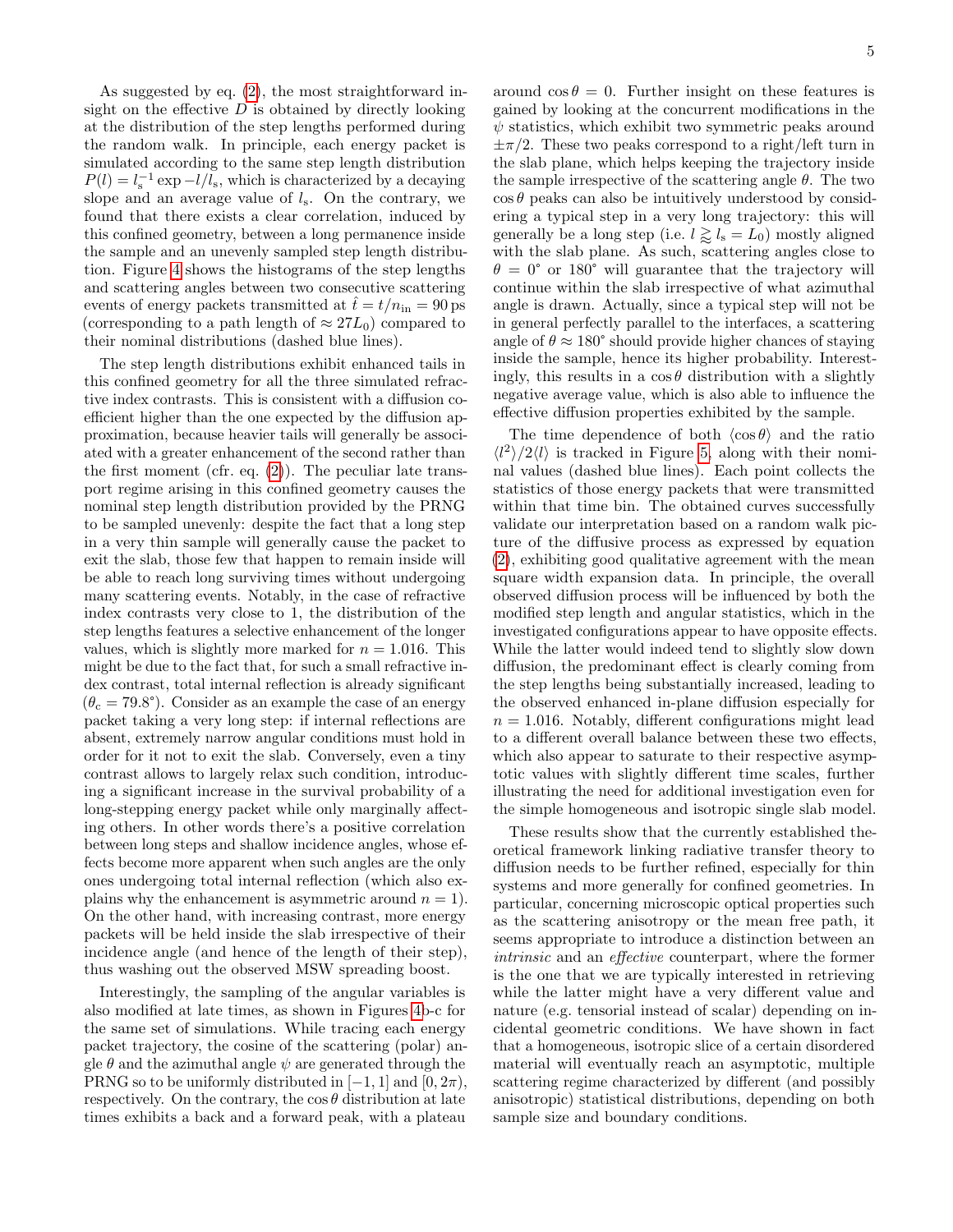

Figure 4. Late-time modification of the step length and angular distributions. Three simulations with  $OT = 1$ ,  $q = 0$  and  $n = 1, 1.016$  and 1.1 are considered. Panel (a) shows the histogram of the distribution of step lengths between consecutive scattering events performed by energy packets transmitted at  $\hat{t}=90 \,\text{ps}$ . Also angles become unevenly sampled at late times, as shown in panels (b) and (c). Each blue dashed line represent the actual distribution fed into the simulation.

It should be noted that such discrepancy — which we are now able to correctly identify as the emerging of an effective transverse diffusion coefficient — has already been reported experimentally in samples with an optical thickness as high as 8 [18], suggesting that it can indeed represent an appreciable issue in a broad range of applications. It is worth stressing again the different nature of mean square width and lifetime deviations at higher optical thicknesses. Even at  $\overline{OT} = 25$ , for a slab sample with a typical glassy refractive index contrast, the diffusive prediction for the lifetime is still wrong by more than 2 % while the mean square width expansion discrepancy is one order of magnitude smaller, suggesting that the lifetime deviation is due to a defective diffusion-based modeling of boundary conditions rather than to an actually different effective diffusion coefficient.

The asymptotic nature of the effective diffusion coefficient in a thin slab is further illustrated in Figure 6, where the time evolution of the step length distribution is shown for  $n = 1$  (the  $n = 1.016$  and 1.1 cases are analogous). The time-resolved distributions seem to converge towards a single asymptotic envelope distribution with a well defined asymptotic decay which seems to be uniquely determined by the properties of the sample. It is interesting to compare the histogram of the actual steps performed inside the sample with the histogram of the ones drawn from the PRNG. The two differ only for the last step, whose length is respectively considered either partially (up to the interface) or totally. As can be seen, only the earliest transmitted energy packets did actually sample the expected distribution evenly: in this respect, while on one hand they underwent too few scattering events and thus fall outside the diffusive approximation, on the other hand they are the only ones to migrate according to the nominal step length distribution.

Even if at an optical thickness close to 1 it is indeed questionable to expect diffusion predictions to hold, it is nonetheless true that we were able to follow the evolu-

tion of light deeply into the multiple scattering regime, where light is undoubtedly diffusing as the radial intensity profiles and their linear variance expansion clearly demonstrate. Following the usual approach based on the diffusion approximation, it may be argued that it could be possible to take into account all the effects discussed here by means of some refined extrapolated boundary condition. On the contrary, the optical thickness must be regarded as one of the parameters actively and independently affecting transport properties. Moreover, extrapolated boundary conditions are devised to impact and substantially correct quantities such as total transmittance which, conversely, would be hardly affected by asymptotic modifications of the effective diffusion coefficient.

The absolutely non-trivial dependence of the random walk statistics near  $n = 1$  should also be stressed. This is particularly relevant since index matched boundary conditions are customarily considered as a "forgiving case" where the diffusive approximation is expected to hold better also for thinner systems [14]. While this might be true under various circumstances, from an experimental point of view it is clear that typical attempts to approximately index-match a thin sample within a reference material might more likely introduce an error rather than neutralize it, since it's the very smallest index mismatch that results in the strongest deviations from the theory.

#### V. CONCLUSIONS

We have studied the diffusive transport regime in optically thin samples, which develops at late times mainly within the slab plane and shows peculiar features especially for small refractive index contrasts. In order to explain our numerical results we performed extensive simulations of three key configurations which allowed us to inspect transport properties on exceptionally long time scales, so far unexplored. Our investigation revealed a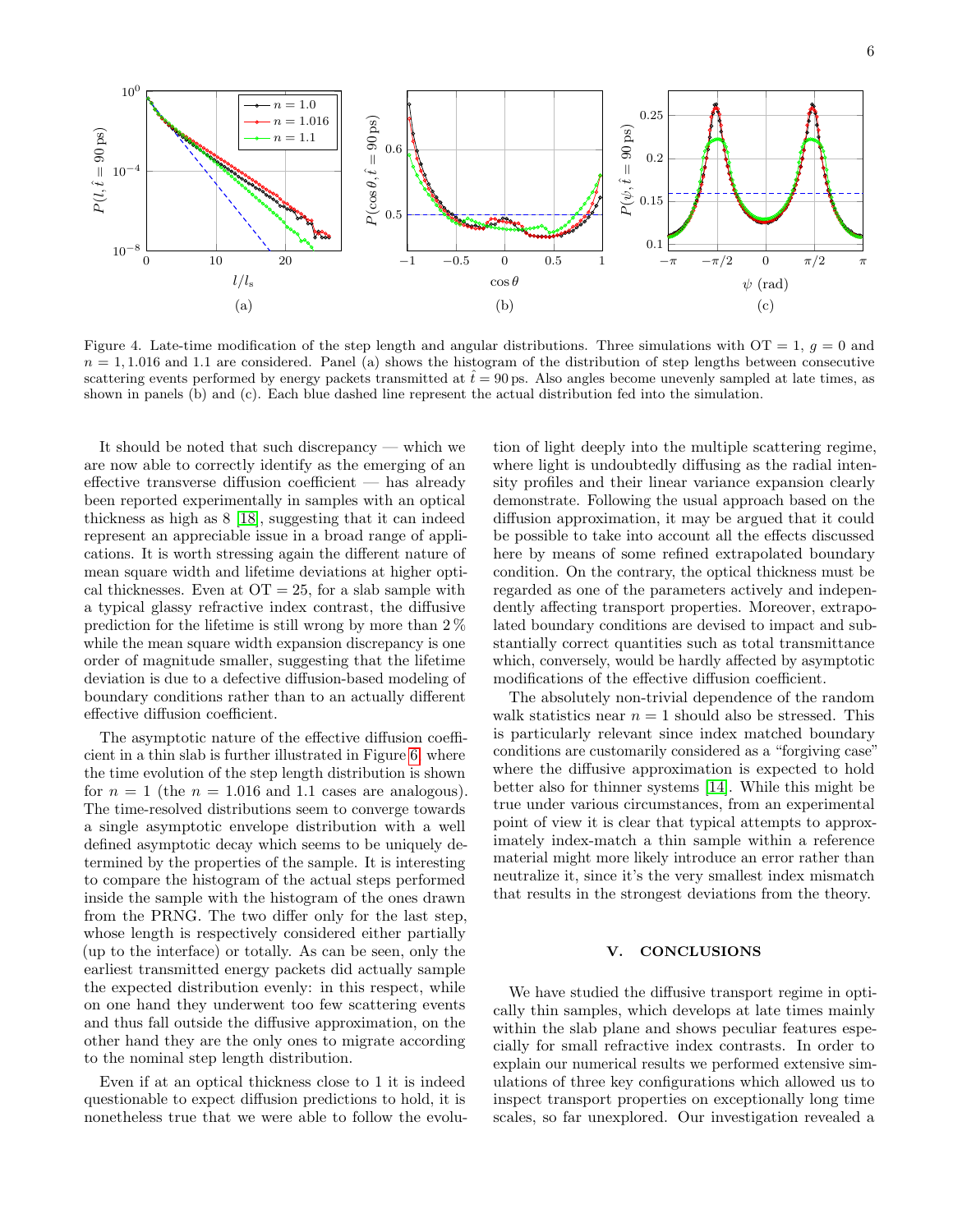

Figure 5. Time evolution of the effective scattering length and effective scattering coefficient as inferred from the timeresolved effective step length and angular distributions. For each time bin,  $\langle \cos \theta \rangle$  and  $\langle l^2 \rangle / 2 \langle l \rangle$  are calculated from the retrieved time-dependent distributions, based on the trajectories of energy packets transmitted within that time bin. Blue dashed lines represent the expected values for the two distributions.



Figure 6. Time evolution of the step length distribution for  $n = 1$  for energy packets transmitted at  $\hat{t} =$ 10, 20, 30, 40, 50, 60, 70, 80 and 90 ps. Black and gray curves show respectively the histograms of the lengths of the steps taken inside the sample and drawn through the PRNG. The two differ for the last step, whose length is accounted for only up to the exit surface in the first histogram. At late times the two sets of curves become indistinguishable since, as expected, the contribution of the last step to the whole trajectory becomes eventually statistically negligible.

subtle interplay occurring between the actual thickness of the slab, the refractive index contrast and the scattering anisotropy. This results in a regime that is properly diffusive but which cannot be described in terms of the standard diffusive approximation. Such interplay gives rise to a different diffusion coefficient which emerges naturally from the overall optical and geometric boundary conditions of the sample, and is univocally determined by them through yet unknown relations. In this respect, our findings recall a recently published work where it is analogously demonstrated that the link between microscopic (i.e. the scattering coefficient) and macroscopic (i.e. the diffusion coefficient) transport parameters remains unknown for diffusive anisotropic media [6], therefore reinforcing the claim for a rethink of our present picture of the diffusive modeling of a random walk-based transport problem.

As we have shown in Figures 5 and 6, transport eventually converges to an asymptotic regime characterized by a well-defined diffusion coefficient. Interestingly, we found that because the migration of simulated energy packets is directly altered by the sample configuration, the sample itself appears generally to be less scattering than it actually is. In other words, once the diffusive regime is reached, energy packets migrate as if scatterers were further apart than they actually are, i.e. with an effective transport mean free path which is greater than the one intrinsic to the material. From this perspective, we have demonstrated that even in the presence of clear diffusion signatures (such as a steadily linear mean square width growth, see Fig. 2b) care has to be taken on whether it is appropriate to resort to standard diffusive approximation.

Because of the asymptotic nature of the effects here described, when studying thin samples only a small fraction of incoming light is actually subject to this effective transport mean free path. Nonetheless experimental techniques capable of detecting this discrepancy have been recently reported [18]. Furthermore other applications can be envisioned where multiple scattering in thin layers, even if limited to few energy packets, could play a significant role (e.g. random lasers).

Finally, despite our case study is in the field of light transport, random walks are extremely general models for a broad range of phenomena in complex systems, from molecular kinetics to social behaviors. Therefore our findings could have far-reaching consequences in other scenarios where tight geometric confinement holds and analogous boundary conditions can be modeled. In this respect we demonstrated how, depending on the application, the interplay between transport properties and the environment geometry can give rise to sharp and unexpected macroscopic migration features, which is either a condition to be taken into account or one to be possibly exploited as an engineering degree of freedom to enhance transport.

#### ACKNOWLEDGMENTS

This work is financially supported by the European Network of Excellence Nanophotonics for Energy Efficiency and the ERC through the Advanced Grant PhotBots (project reference 291349) funded under FP7- IDEAS-ERC. CT and GM acknowledge support from the MIUR program Atom-based Nanotechnology and from the Ente Cassa di Risparmio di Firenze with the project GRANCASSA.